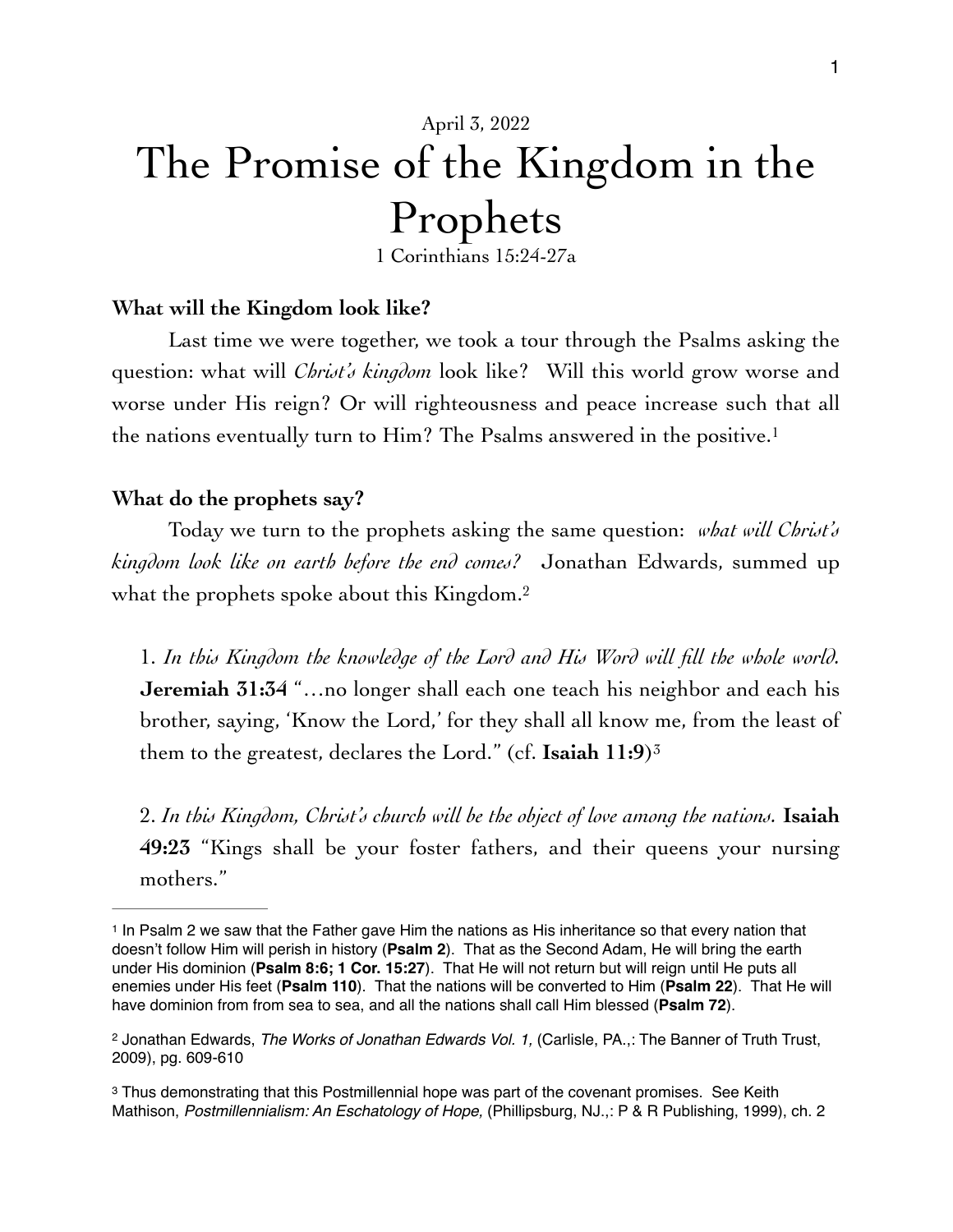3. *In this Kingdom, war will cease and universal peace will abound.* **Isaiah 11:4** "… nation shall not lift up sword against nation, neither shall they learn war anymore."

4. *In this Kingdom, temporal prosperity and health will abound such that the world has never seen.* **Zechariah 8:12** "For there shall be a sowing of peace. The vine shall give its fruit, and the ground shall give its produce, and the heavens shall give their dew. And I will cause the remnant of this people to possess all these things."

Let's explore this country together.

## *The Big Idea…*

The Prophets tell a story of a great future kingdom where the mountain of the Lord fills the earth and the nations learn war no more

**Our Doctrine ZOur Duty ZOur Delight** 

I. Our Doctrine

### **A quick apologia**

First I want to make a quick defense for *why* we are going to the prophets. Someone might ask: "Why are we leaving 1 Corinthians 15? I thought we preach verse-by-verse, chapter-by-chapter. Isn't this a topical sermon?" No it's not. We are asking the question: "What kind of a kingdom will Christ deliver to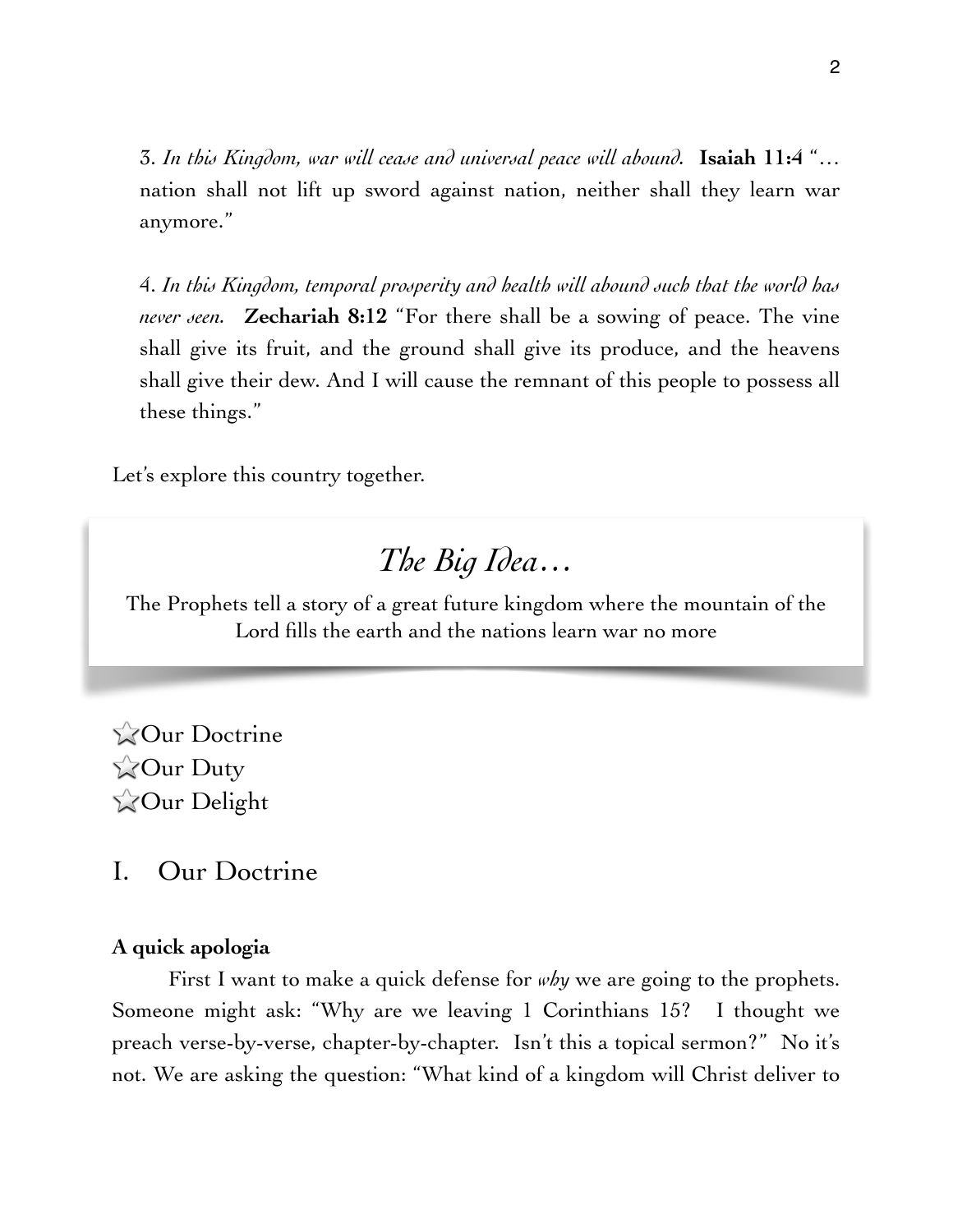the Father in **v.24**?" The answer is not as clear here as in other places in Scripture. The Westminster Confession of Faith (I.IX) says this:

<span id="page-2-3"></span>"The infallible rule of interpretation of Scripture is the Scripture itself: and therefore, when there is a question about the true and full sense of any Scripture…,<sup>[4](#page-2-0)</sup> it must be searched and known by other places that speak more clearly."

#### **Our doctrine: Christ's Kingdom of Peace**

So we arrive at **our doctrine**: *The Prophets tell a story of a great future kingdom where the mountain of the Lord fills the earth and the nations learn war no more.*

#### **Daniel 2:31-45**

<span id="page-2-4"></span>At this point in redemptive history, the Jews were exposed to the curses of Deuteronomy 28. Their temple was burned to the ground, Jerusalem was destroyed and they were in Babylonian captivity.<sup>[5](#page-2-1)</sup> Yet God in His infinite grace and love speaks of a future kingdom so that they would not lose hope. And He does it by giving Nebuchadnezzar a mysterious dream which encapsulated world history. In **v.31-33** we discover that Nebuchadnezzar dreamt of a great image with a head of gold, chest and arms of silver, stomach and thighs of bronze, legs of iron, and feet mixed with iron and clay. Daniel interprets this statue as 4 global empires: Babylon followed by Media-Persia, Greece and Rome. These nations were frightening and terrible. But something happens. Look at **v.34** "As you looked, a stone was cut out by no human hand, and it struck the image on its feet of iron and clay, and broke them in pieces." Now ask yourself: what is this "stone…cut out by no human hand?" It is the Lord Jesus Christ.<sup>6</sup> Everyone admits that[.](#page-2-2) Where does Christ hit this statue? In the feat of iron and clay—which is the last empire, the Roman Empire. That is

<span id="page-2-5"></span><span id="page-2-0"></span><sup>&</sup>lt;sup>[4](#page-2-3)</sup> (which is not manifold, but one)

<span id="page-2-1"></span>The northern kingdom of Israel was to fall to Assyrian captivity during his ministry in 722 B.C. and the [5](#page-2-4) southern kingdom of Judah was to follow in 587 B.C.

<span id="page-2-2"></span><sup>&</sup>lt;sup>6</sup>He is the stone that the builders rejected that has become the corner stone of the whole world (Psalm 118:22). He is the rock against which the gates of hell will not prevail (Matthew 16:18).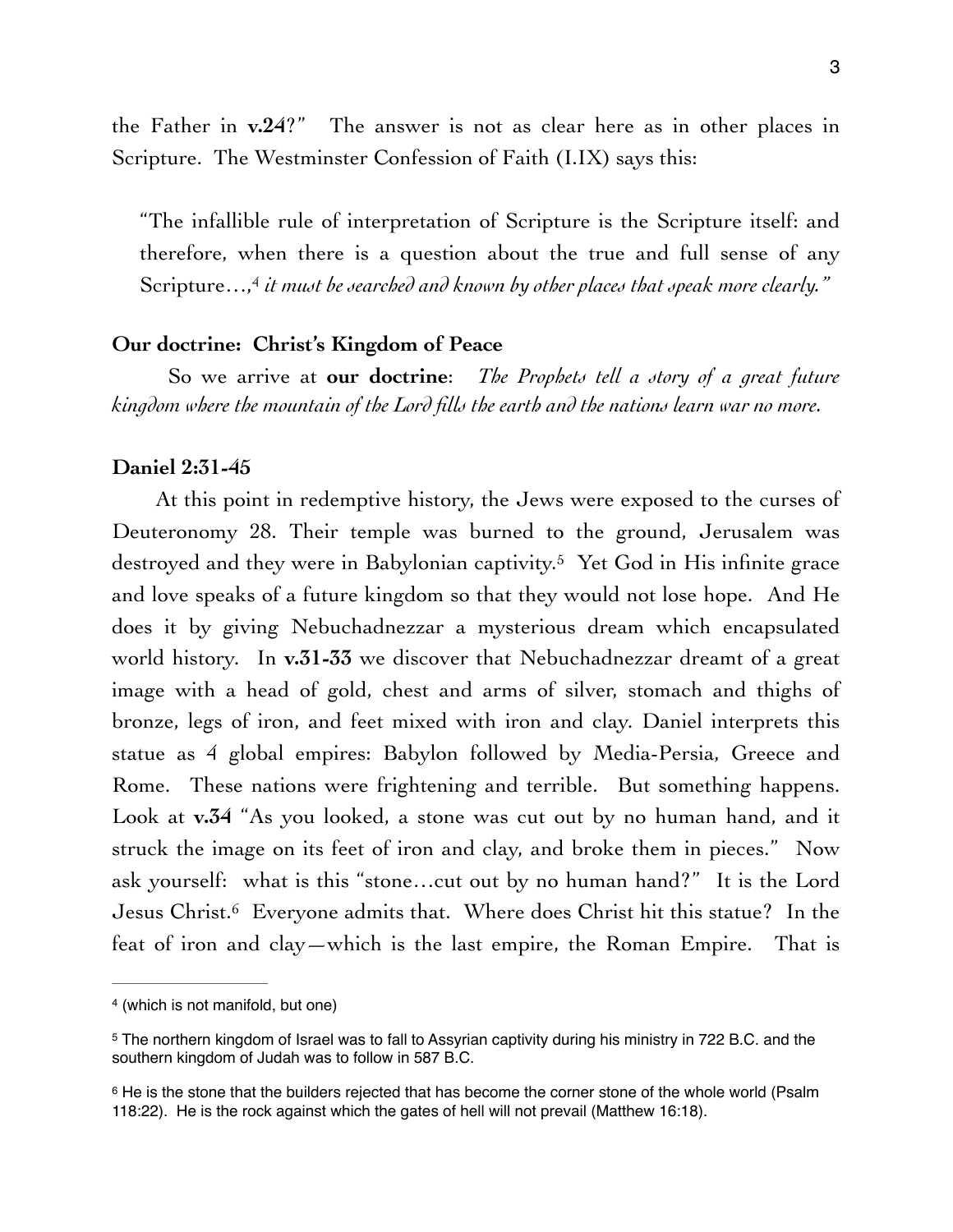when Christ came into the world. In other words, when Christ came into the world, He dealt a death blow to the empires of this world. Look at **v.35** "Then the iron, the clay, the bronze, the silver, and the gold, all together were broken in pieces, and became like the chaff of the summer threshing floors; and the wind carried them away, so that not a trace of them could be found. *But the stone that struck the image became a great mountain and filled the whole earth.*" When Christ came into the world, His Kingdom—though beginning as a stone—becomes a mountain that fills the whole world. And it will never give way to another kingdom. Look at **v.44** "And in the days of those kings *the God of heaven will set up a kingdom that shall never be destroyed,* nor shall the kingdom be left to another people. It shall break in pieces all these kingdoms and bring them to an end, and it shall stand forever." Stop. How do we interpret all the calamity and war in the world today in respect to this prophecy? As Christ's mountain is growing and increasing, it is slowly breaking into pieces all the kingdoms that oppose Him. If Babylon, Persia, Greece and Rome are no more, how can any other nation stand in opposition to Him? How could they? End of **v.45** "A great God has made known to the king what shall be after this. The dream is certain, and its interpretation sure." Now let's consider what this Great Mountain looks like elsewhere.

#### **Isaiah 2:1-4**

"The word that Isaiah the son of Amoz saw concerning Judah and Jerusalem.

2 It shall come to pass in the *latter days…"*

Stop. These *latter days* here began at the coming of Jesus Christ. Peter, in his first sermon at Pentecost, proclaimed that when Jesus rose again and was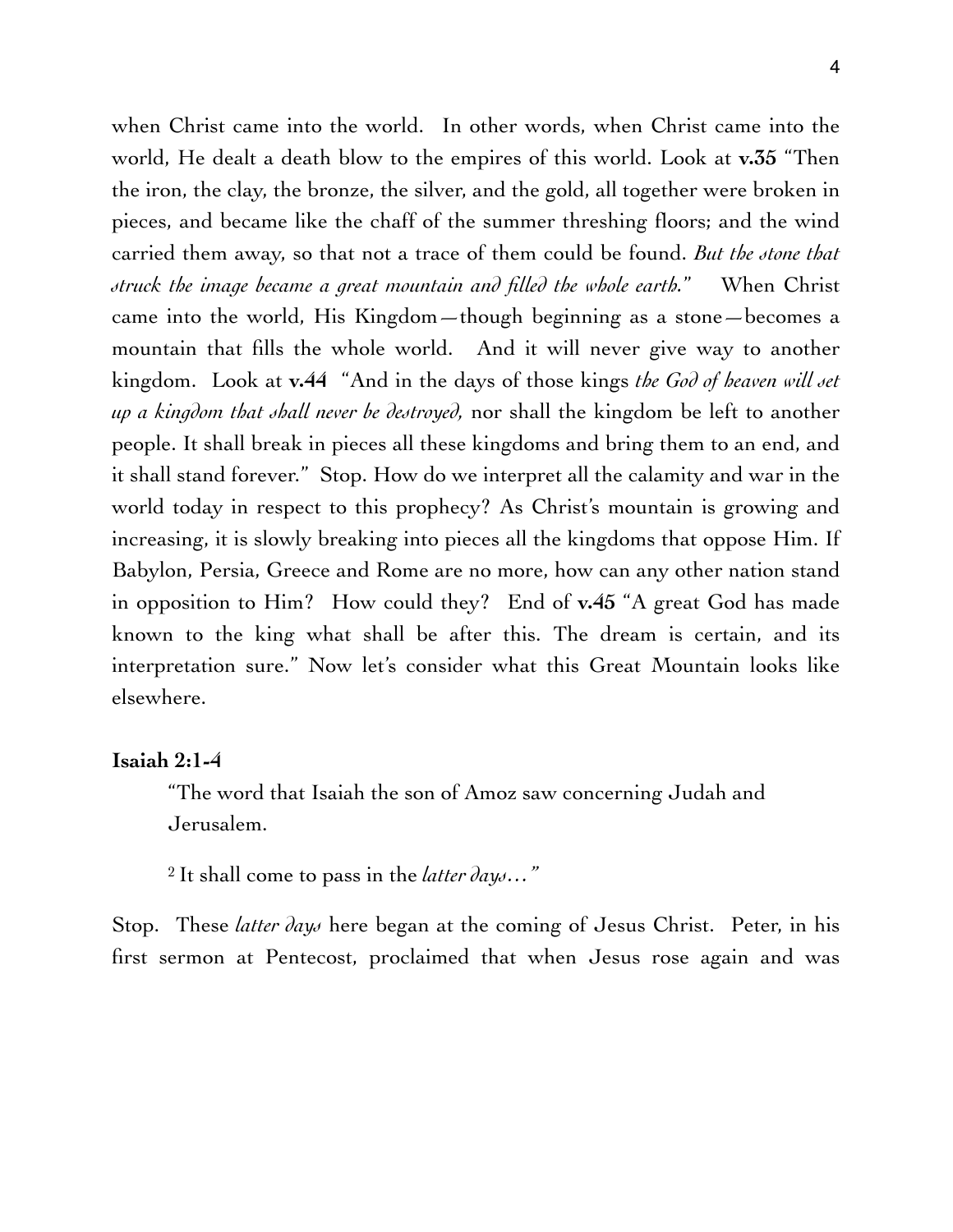crowned King in His ascension, the *last days* began (**Acts 2:17**). We are in the last days that Isaiah is referring to.<sup>7</sup> Continuing in  $v.2$ :

<span id="page-4-2"></span> "…the *mountain* of the house of the Lord shall be established as the highest of the mountains, and shall be lifted up above the hills;"

Stop. What is this *mountain*? The Mountain of Daniel 2! It is the Kingdom of Christ—the Church—where Christ is seated as King. **Hebrews 12:22** says that when we were born again, we came to a Great Mountain: "…you have come to *Mount Zion* and to the city of the living God."<sup>[8](#page-4-1)</sup> How will the world respond? End of **v.2**

<span id="page-4-3"></span>"…and all the *nations* shall flow to it,

 $3^{\circ}$  and many peoples shall come, and say:

"Come, let us go up to the mountain of the Lord,

to the house of the God of Jacob,

that he may teach us his ways

and that we may walk in his paths."

For out of Zion shall go forth the law,

and the word of the Lord from Jerusalem."

The vital question here is *what are these nations in view?* Some will say that "nations" here doesn't mean nations as we know them, like America or China or

<span id="page-4-0"></span><sup>&</sup>lt;sup>7</sup>Hebrews 1:1-2 says "Long ago, at many times and in many ways, God spoke to our fathers by the prophets, 2 but in these *last days* he has spoken to us by his Son, whom he appointed the heir of all things, through whom also he created the world." Also see Acts 2:24; 1 Corinthians 10:11; Galatians 4:4; Hebrews 9:26; James 5:3; 1 Peter 1:20; 1 John 2:18; Jude 18

<span id="page-4-1"></span>This mountain (**v.2**) "shall be established as the highest of mountains" meaning, as Calvin says "…she [8](#page-4-3) will be raised to the highest pitch of honor." [John Calvin, *Calvin's Commentaries Vol. VII,* (Grand Rapids, MI.,: BakerBooks, 2009), pg.96] This mountain (**v.2**) "shall be lifted up above the hills" meaning every other so-called "god" that had previously exalted itself against Christ, will be defeated. ["The mountain of the house of the Lord will be established as the chief of the mountains during this age, indicating that God will be victorious over all false gods." Mathison, pg. 84]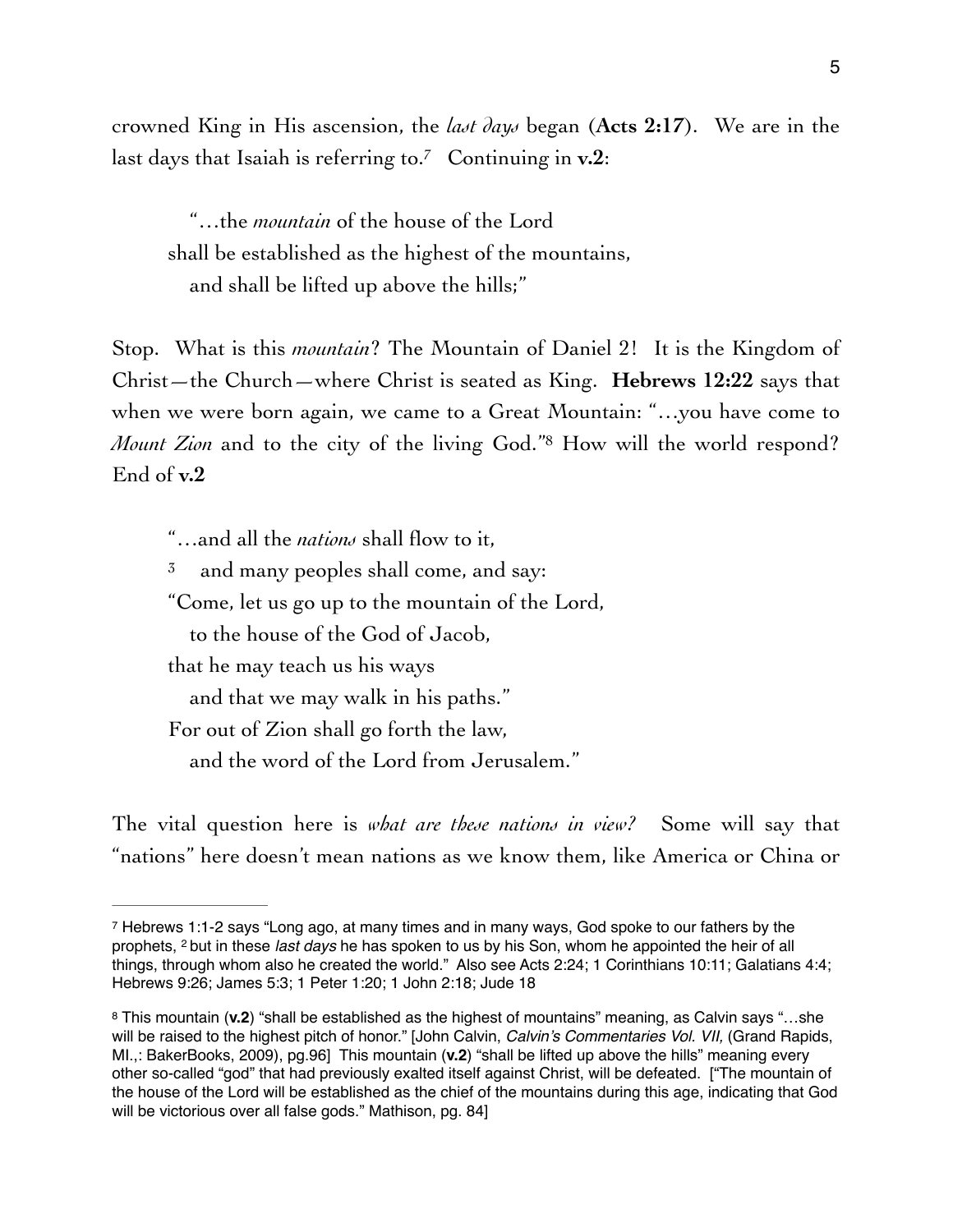<span id="page-5-6"></span><span id="page-5-5"></span><span id="page-5-4"></span>Brazil. But rather, they say, Isaiah is using the term *nations* to describe *the small subgroup of Christians who are from each of these nations.* In other words, they say, the nations as a whole will not stream to Christ, but only that small subgroup of believers from each nation are streaming to Christ. But that won't do, because that is *not* how Isaiah uses the word *nations* throughout this book[.](#page-5-1)<sup>[10](#page-5-1)</sup> Isaiah, like the other prophets,  $11$  is addressing the nations—meaning those strictly defined people groups within set boundaries possessing independent governments. Therefore the most natural interpretation is to assume Isaiah means the same thing he does elsewhere, these nations are actual nations.<sup>[12](#page-5-3)</sup> So what does Isaiah prophecy the *nations* will do? They will flow like a stream to Christ (**v.2**). They will beckon all to come to Christ that they might be taught of Him, to walk in His ways, to know His righteous law (**v.3**). Continuing in **v.4**

<span id="page-5-7"></span>"4 He shall judge between the nations, and shall decide *disputes* for many peoples;"

Stop. This is how we can know that Isaiah is *not* talking about Heaven here. There are still *disputes* that exist on earth that Christ through His Word must

<span id="page-5-0"></span> $9$  i.e. those who God redeemed from every tongue, tribe, and nation - Rev. 5:9).

<span id="page-5-1"></span>**First**, I would point of that if you look up the Hebrew word for *nations* in a Lexicon, the word means [10](#page-5-5) either *nations generally*, meaning, those communities of people with a defined territory and government. That's how Isaiah uses it in **40:17** "All the *nations* are as nothing before him, they are accounted by him as less than nothing and emptiness. Or *nations* refers to *the whole Jewish nation* as in **1:4** "Ah, sinful nation, a people laden with iniquity." Or *nations* refers to *the Gentiles* as in **49:6** I will make you [Christ] as a light for the nations [*the Gentiles*],that my salvation may reach to the end of the earth." Nowhere could I find Isaiah using the word *nations* to mean a subgroup of believers within a nation. **Secondly**, I would just ask the question: who did the prophets (Isaiah, Jeremiah, Ezekiel, Daniel etc.) speak to? They didn't *merely* speak to God's people, or *merely* to individual believers, but their message was for every nation upon the earth. Isaiah prophesied not only to the nation of Judah (**ch. 3**); but to Assyria (**ch.10**); to Babylon (**ch.13**); to Moab (**ch.15)**; to Damascus (**ch.17**); to Ethiopia (**ch. 18**); to Egypt (**ch. 19**).

<span id="page-5-2"></span><sup>&</sup>lt;sup>[11](#page-5-6)</sup> God told Jeremiah "I appointed you a prophet to the nations" (Jeremiah 1:5).

<span id="page-5-3"></span><sup>&</sup>lt;sup>[12](#page-5-7)</sup> If we were to assume here that *nations* refers to a subgroup of believers in each nation, we would be importing a meaning that Isaiah doesn't use elsewhere.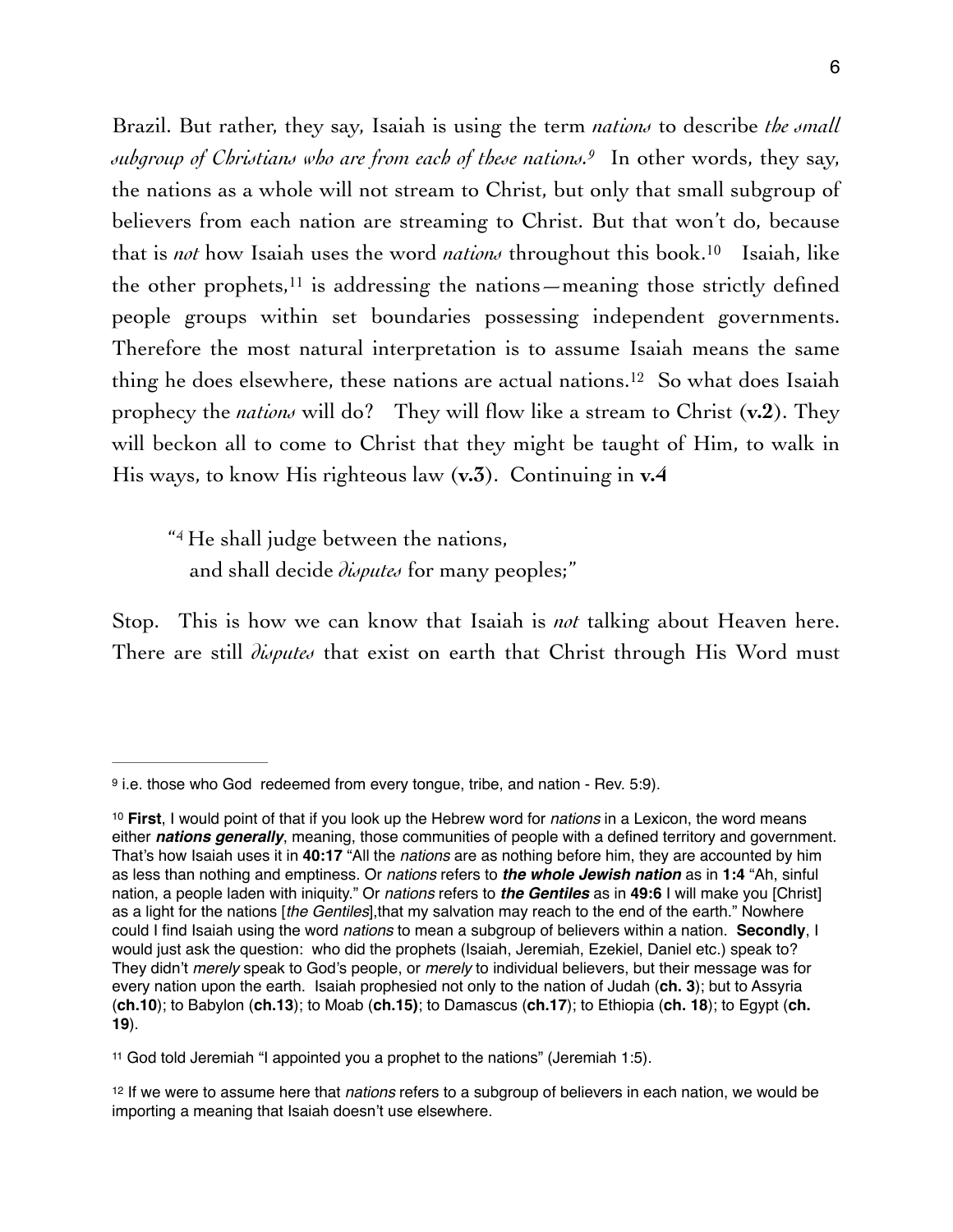<span id="page-6-2"></span>correct.<sup>13</sup> The curse is still present[.](#page-6-0) Yet in spite of this, a universal peace is prophesied. Continuing in **v.4**

"…and they shall beat their swords into plowshares, and their spears into pruning hooks; nation shall not lift up sword against nation, neither shall they learn war anymore."

Clearly this prophecy began to be fulfilled when Christ came into the world. Jews and Gentiles who for 2,000 years have warred against each other have been put at peace through the sacrifice of Jesus Christ. **Ephesians 2:14** "…he himself is our peace, who has made us both one and has broken down in his flesh the dividing wall of hostility." But Isaiah is looking forward to a time when this peace will be the norm for every nation. There is coming a time when nations will no longer build weapons, but will instead build tools that would advance culture and human flourishing. All wars will cease. How? Because Christ's dominion over world history is irresistible[.14](#page-6-1)

#### <span id="page-6-3"></span>**Isaiah 9:1-7**

Here Isaiah contrasts the former times of Israel's trouble with this future kingdom. Halfway through **v.1** he says "but in the *latter time*"—same language as Isaiah 2 pointing to the last days Christ ushered in through His ascension **v.2** "The people who walked in darkness [referring to the Gentiles] have seen a great light; those who dwelt in a land of deep darkness, on them has light shone." The Gentiles will be grafted into True Israel. As a result they will reap a harvest of joy (**v.3**); their burden will be broken (**v.4**) and they will also learn war no more. Look at **v.5** "For every boot of the tramping warrior in battle tumult and

<span id="page-6-0"></span>[<sup>13</sup>](#page-6-2) cf. Calvin pg. 99

<span id="page-6-1"></span><sup>&</sup>lt;sup>[14](#page-6-3)</sup> How can we look at this passage and conclude that it has yet been fulfilled? Look at Russia and Ukraine right now. It seems transparent that the Christians in both countries don't want war. They have already taken on the mind of Christ. Yet their respective leaders still kill and destroy each other. Is this what the prophet means by "...neither shall they learn war anymore", merely that the Christians in those countries don't want the war? The "they" and "their" here is referring to the nation as a whole.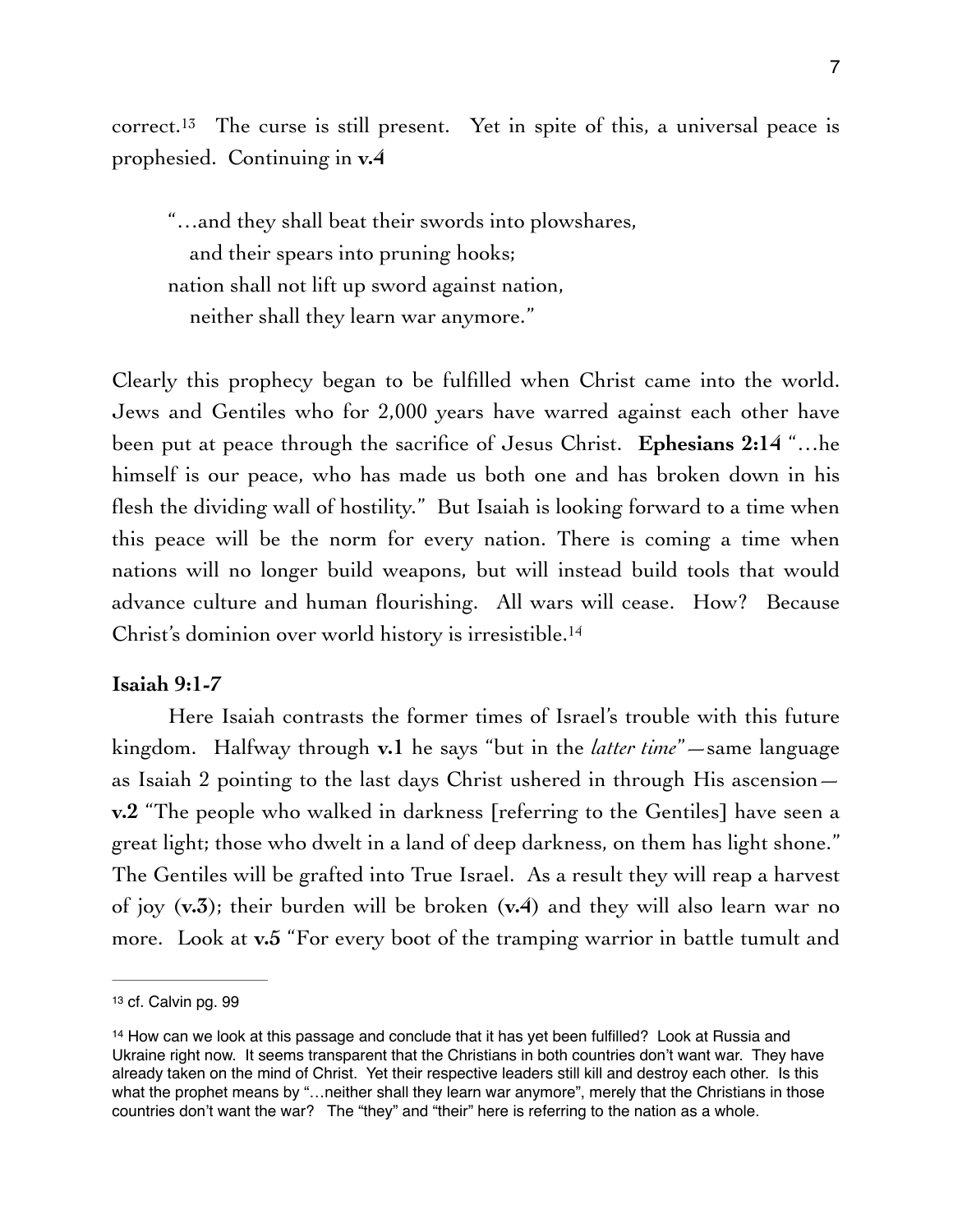every garment rolled in blood will be burned as fuel for the fire." Soldier's uniforms will be cast in the fire because there will no longer be a need for them. How can the prophet promise this? **v.6**

"For to us a child is born, to us a son is given; and *the government shall be upon his shoulder,* and his name shall be called Wonderful Counselor, Mighty God, Everlasting Father, Prince of Peace. <sup>7</sup>*Of the increase of his government and of peace there will be no end,* on the throne of David and over his kingdom, to establish it and to uphold it with justice and with righteousness from this time forth and forevermore. The zeal of the Lord of hosts will do this."

This is perhaps the most famous Christmas passage, but how often have we missed the promise that is here? Notice it doesn't tell us that Christ will start reigning at some later time, at His second coming. The government of the world was put on His shoulder at His *first coming*. And **v.7** says His government of peace has been increasing ever since. The peace of Christ has been growing and growing and growing in the world. This contradicts the view of world history that things are getting worse and worse. How can things be getting worse and worse if Christ is increasing His peace in the world? Don't get me wrong. I'm not advocating a Pollyannaish view. I'm not saying that tomorrow is always better than the day before. The transformation of the world is like our own personal sanctification. As individuals, we still sin, we still backslide, we often loose spiritual ground we once gained. But because Christ has guaranteed our sanctification (**Phil. 2:13**), we are as the Shorter Catechism says being "enabled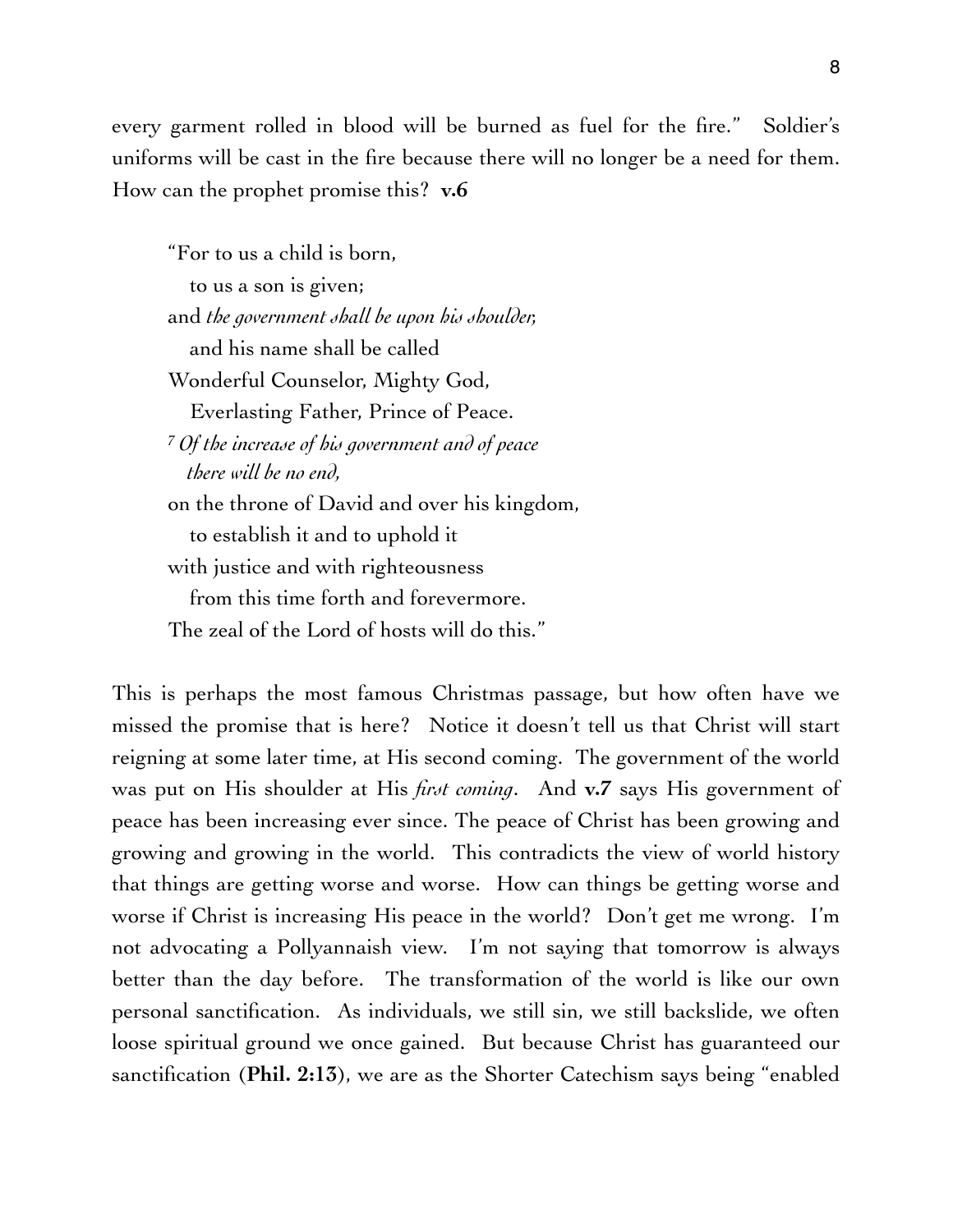<span id="page-8-1"></span>more and more to die unto sin, and live unto righteousness."<sup>[15](#page-8-0)</sup> Yes we have spiritual highs and lows, but over the long haul the trajectory is upward. That's what's happening in the world! Because the government of the world is on the shoulders of King Jesus, even though there are highs and lows in world history, the overall trajectory is that Christ's government of peace is increasing in the world. That's not my opinion. That's what Isaiah says.

#### **Isaiah 11:1-10**

Clearly **v.1-2** here is talking about Jesus Christ. As King David's greatest Son, He is the shoot that came forth from Jesse (**v.1**). It is Christ whom the Spirit of the Lord rested (**v.2**). Like **ch. 9**, this is speaking about His first coming. We know this is not speaking about Heaven because there is still opposition that Christ is overcoming. Look at **v.4** "…but with righteousness he shall judge the poor, and decide with equity for the meek of the earth; and he shall strike the earth with the rod of his mouth [Psalm 2 language], and with the breath of his lips he shall kill the wicked." Clearly this is not describing the eternal state. It's describing what will happen in this age. Look at **v.6**

The wolf shall dwell with the lamb,

and the leopard shall lie down with the young goat,

and the calf and the lion and the fattened calf together;

and a little child shall lead them.

<sup>7</sup> The cow and the bear shall graze;

their young shall lie down together;

and the lion shall eat straw like the ox.

8 The nursing child shall play over the hole of the cobra, and the weaned child shall put his hand on the adder's den.

<span id="page-8-0"></span>What's going on here? The prophet isn't talking about literal animals here. It's metaphor. Unrighteous princes are called *wolves* who kill and destroy their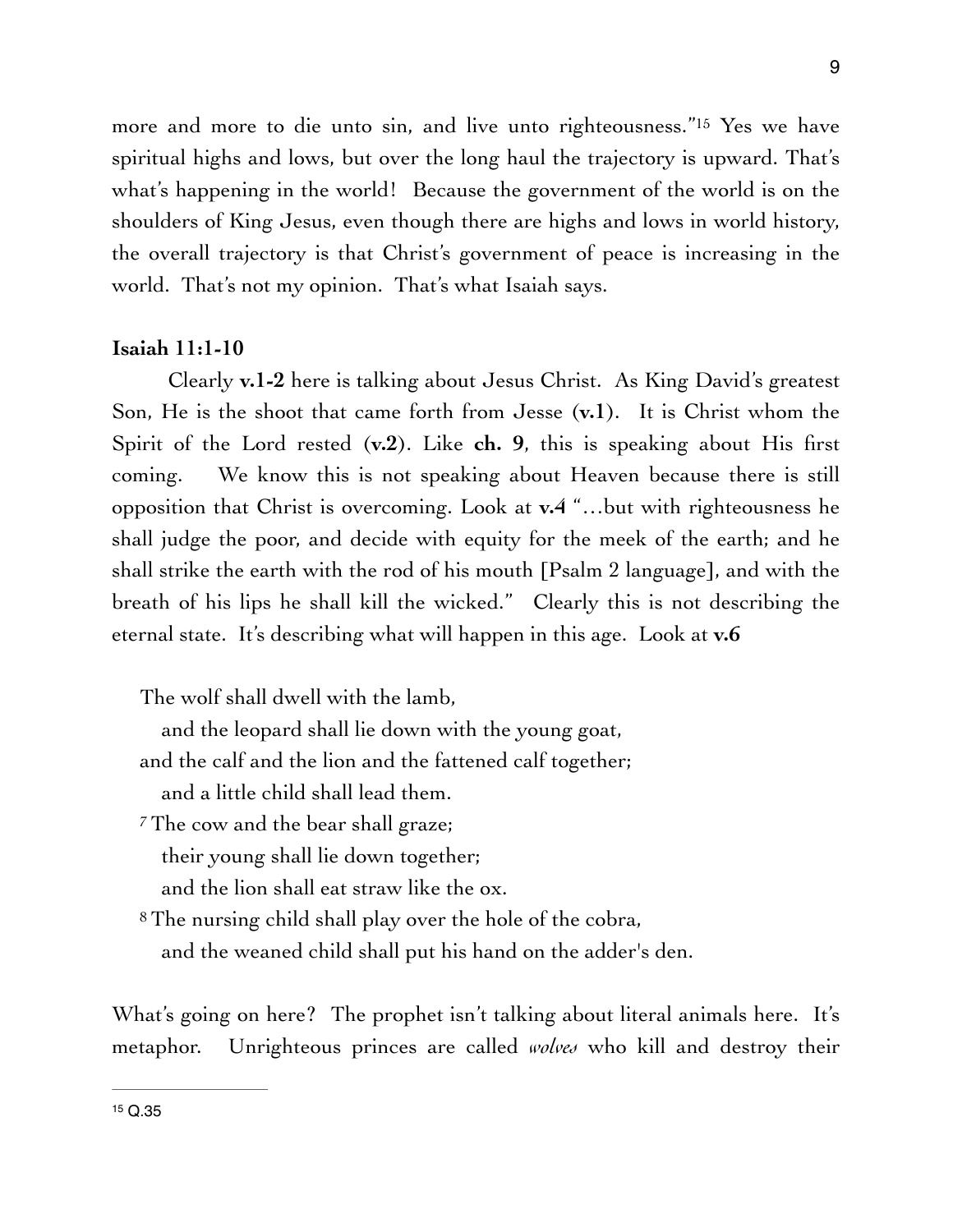<span id="page-9-1"></span>enemies (**Ezekiel 22:27**). *Lions* and *bears* are compared to wicked rulers. **Proverbs 28:15** "Like a roaring lion or a charging bear is a wicked ruler over a poor people." That's how Daniel described the wicked empires in world history in Daniel 7 as a lion, a bear, and a leopard. All the predatory animals listed here are personified in Scripture as wicked nations or rulers that devouring those weaker than them, the lambs, the cows and the little children.<sup>[16](#page-9-0)</sup> Therefore what Isaiah is saying here, is that a time is coming when that will altogether cease. Look at **v.9** "They shall not hurt or destroy *in all my holy mountain*." Stop. Remember Daniel 2 and Isaiah 2 showed us that this mountain isn't limited to *merely* the 4 walls of a church, because this mountain fills the whole earth and all the nations stream to it. Isaiah is speaking about world peace here. How can that ever come about? End of **v.9** "…for the earth shall be full of the knowledge of the Lord as the waters cover the sea." As one author says here:

"God one day flooded the world in judgment in the days of Noah. He now, in the days of Christ, is flooding the world with the knowledge of Him in salvation. How thorough will it be? Is it adequate for us to say there is always going to be a few converts here and there  $-a$  few righteous remnants in this city and that, in this country and that? No! The knowledge of the Lord is going to cover the earth in the same way that water covers the sea. How does the water cover the sea? In little puddles, a little puddle here, a little puddle there? No! The water inundates the

<span id="page-9-0"></span><sup>&</sup>lt;sup>[16](#page-9-1)</sup> Kenneth L. Gentry Jr., He Shall Have Dominion 3rd Edition, (Chesnee, SC.,: Victorious Hope Publishing, 2021), pg. 212, fn.65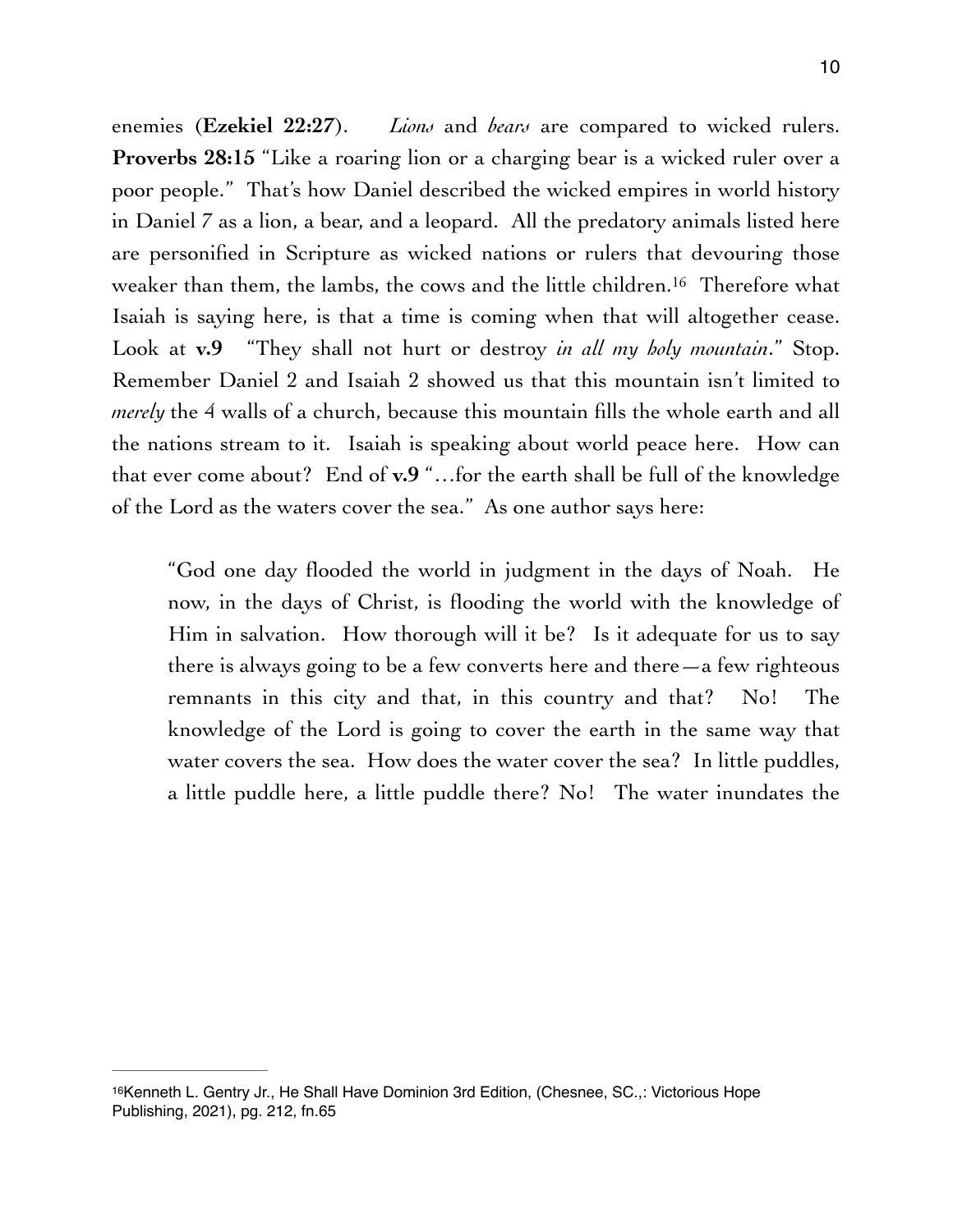<span id="page-10-1"></span>sea. Isaiah says this is what we should expect—the knowledge of the Lord is going to be just that thorough. It will flood the world."<sup>17</sup>

#### **Isaiah 65:17-25**

—

"For behold, I create new heavens and a new earth, and the former things shall not be remembered or come into mind. <sup>18</sup> But be glad and rejoice forever in that which I create; for behold, I create Jerusalem to be a joy, and her people to be a gladness. 19 I will rejoice in Jerusalem and be glad in my people; no more shall be heard in it the sound of weeping and the cry of distress. 20 No more shall there be in it an infant who lives but a few days, or an old man who does not fill out his days, for the young man shall die a hundred years old, and the sinner a hundred years old shall be accursed.

Some will look at this passage, specifically **v.17** and say this is clearly reserved for Heaven. Here's the problem. Birth and death are both described here in

<span id="page-10-0"></span><sup>&</sup>lt;sup>[17](#page-10-1)</sup> Greg L. Bahnsen, *Victory in Jesus: The Bright Hope of Postmillennialism, 3rd Edition, (Nacogdoches,* TX.,: Covenant Media Press, 2020), pg.62

Do we have any indication from the Apostle Paul as to what he thinks about this passage? Yes! He quotes **v.10** in **Romans 15:12**. He's saying that when the Gentiles began to put their hope in Christ 2,000 years ago, these promises began to be fulfilled. Notice how **v.10** begins *"In that day…"*—meaning in that day when the wolf nations no longer devour the lamb nations, in that day when the earth is flooded with the knowledge of the Lord—*in that day* the Gentiles will hope in the Lord (**Romans 15:12**). Paul is essentially saying, that age is happening now. cf. Douglas Wilson, *Heaven Misplaced: Christ's Kingdom on Earth,* (Moscow, ID.,: Canon Press, 2008), pg. 16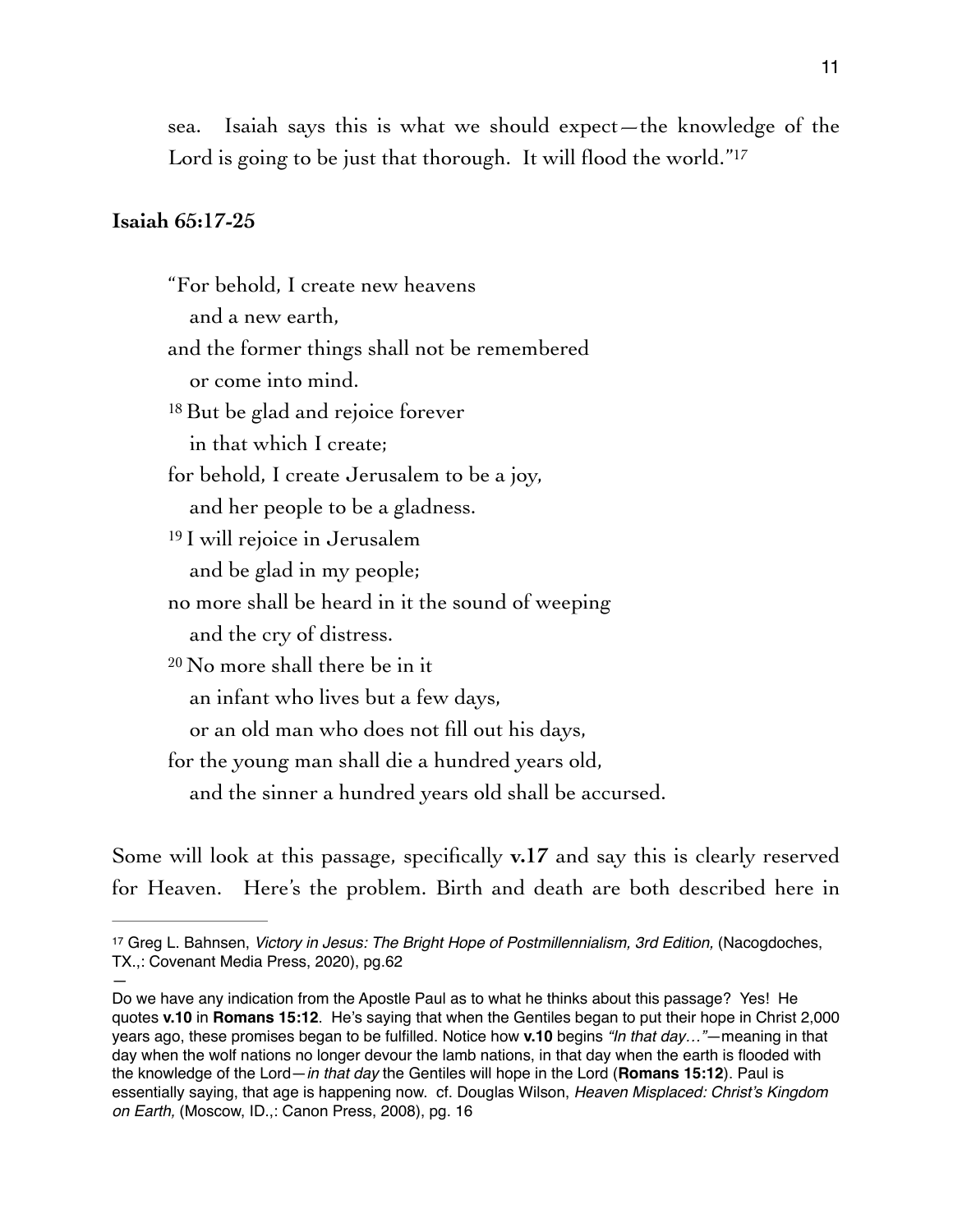(**v.20**). Those things don't belong in Heaven. Further more we see the same language from Isaiah 11 of the wolf and the lamb grazing together and the elimination of war on Christ's holy mountain in **v.25**—things that we've already shown to be expected in this age. So then, what do we do with **v.17** which says "For behold, I create new heavens and a new earth?" This is new creation language. Exactly. What are Christians called? A new creation. Paul uses nearly this exact language in **2 Corinthians 5:17** "Therefore, if anyone is in Christ, he is *a new creation*. The old has passed away; behold, the new has come." Or **Galatians 6:15** "For neither circumcision counts for anything, nor uncircumcision, but *a new creation*." This is the principle of the "already and not yet." Keith Mathison says here "…there is an element of the new creation that is "already" fulfilled in the New Testament age as well as an element that is "not yet["](#page-11-0) fulfilled."<sup>[18](#page-11-0)</sup> Isaiah is talking about the future of the world when the nations will be converted (**Psalm 22:27**). If most of the world is made up of people who Paul calls "new creations" it will be like the world is a new creation. What will it then be like? Well Isaiah tells us. **v.20** "No more shall there be in it an infant who lives but a few days, or an old man who does not fill out his days, for the young man shall die a hundred years old, and the sinner a hundred years old shall be accursed.["](#page-11-1) $19$  Why will life spans be increased? Well imagine a world where there is no war. Imagine a world where the trillions of dollars spent on defense go to medicine. Imagine a world where all soldiers are employed in different fields, in science, in medicine, in culture building. Imagine God's curse

<span id="page-11-3"></span><span id="page-11-2"></span><span id="page-11-0"></span>[<sup>18</sup>](#page-11-2) Mathison, pg. 87

<span id="page-11-1"></span> $19$  I have huge respect and love for fellow brother Sam Storms (an amillennialist) especially for his extremely gracious and just treatment of postmillennialism. I didn't detect one straw man in his representation of the view that I hold. I would like to comment on the way that he deals with these passages in Isaiah. He says "Amillennialists read them as describing either a great harvest of souls just preceding the second coming of Christ or what will occur in the new heaven and the new earth, which is to say, during the eternal state. *The language and imagery employed likely reflects the limited perspective of the Old Testament prophet and is therefore couched in terms that were familiar to the people of his day*." [Sam Storms, *Kingdom Come: An Amillennial Alternative,* (Scotland, UK.,: Christian Focus Publishing, 2012), pg. 373. I don't think this is a good argument saying that this imagery "likely reflects the perspective the Old Testament prophet." The prophets were inspired by God and didn't depend upon their own fallible and limited perspective (2 Peter 1:20-21). God gave them exactly what they were to write down. Other inspired writers when speaking about the eternal state did not include birth and death. They simply used negation, e.g. Revelation 21:1-4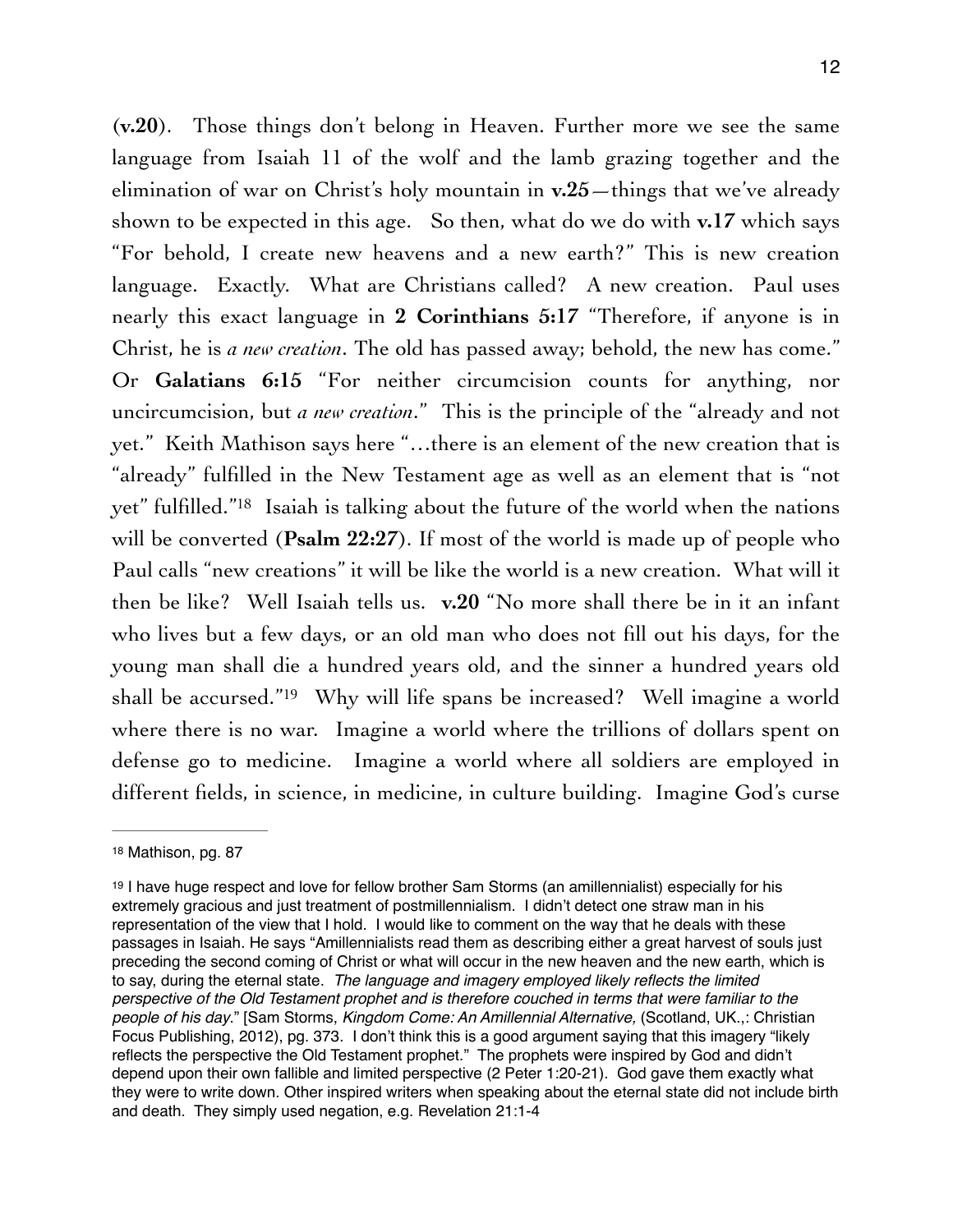being lifted off every nation, and instead His blessings rain on every nation. The language here is that of Christ fulling advancing the cultural mandate. Spiritual united to His global Church, He is fruitful and multiplying, He's filling the earth with peace, and having dominion over every part of it. We see the fulfillment of dominion blessings in **v.21-22.** Everyone has shelter, there is an abundance of food, oppression has ceased, God's people flourish like a tree planted by streams of water, and generations after them are blessed in the Lord.

#### <span id="page-12-1"></span>**The story of the Prophets***[20](#page-12-0)*

In summary we have seen how each of these prophesies tell a story about the success of Christ's kingdom before the 2nd Coming. **Daniel 2** shows us that when Christ entered history, He struck down the kingdoms of this world, and now His mountain is filling the whole earth. **Isaiah 2** shows us how the nations are streaming to this mountain, and one day the nations will learn war no more. **Isaiah 9** shows us how when Christ came into the world, the government was put on His shoulders and ever since His peace has been increasing in the world. **Isaiah 11** shows us that one day the earth will be full of the knowledge of the Lord as the waters cover the sea. **Isaiah 65** shows us what the prosperity of the world will look like when Christ exercises His full dominion. That's **our doctrine**: The Prophets tell a story of a great future kingdom where the mountain of the Lord fills the earth and the nations learn war no more.

## II. Our Duty

One duty…

#### **1. Informatory Use**

We have the same duty as last week, to simply *consider* why eschatology (the study of last things) is an important doctrine to study. There are two

<span id="page-12-0"></span><sup>&</sup>lt;sup>[20](#page-12-1)</sup> Many more prophesies could be given than what is offered here. See Edwards, pg. 609-610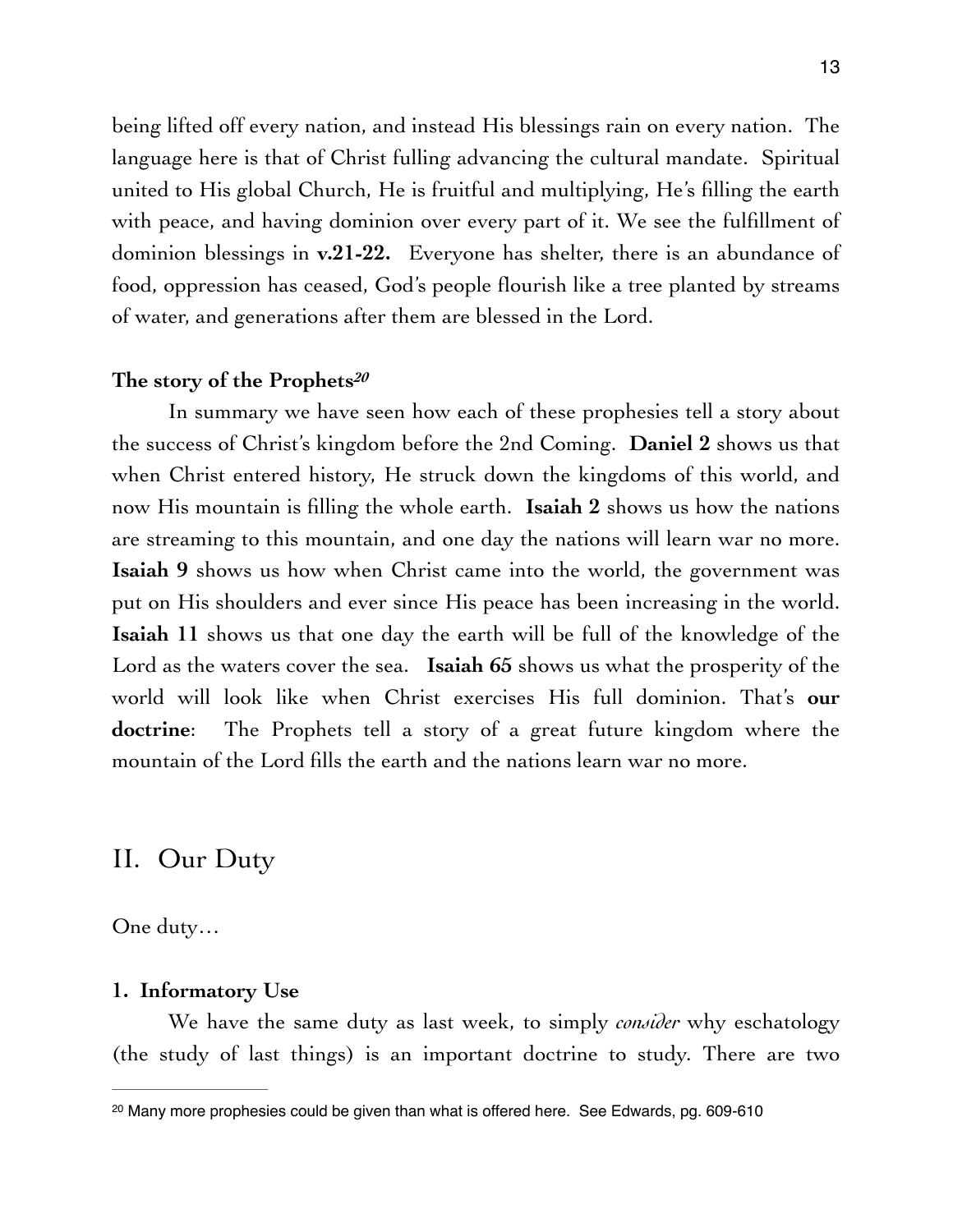<span id="page-13-4"></span>extremes we can arrive at when talking about eschatology. The **first extreme** is to treat this secondary doctrine as a primary doctrine. It's not. Beloved my interpretation could be wrong.<sup>[21](#page-13-0)</sup> I told a brother this week, "If I'm wrong I'll mow your lawn in Heaven for a year." If I'm wrong, it will because God had a better plan. Paul says "Eye hath not seen, nor ear heard, neither have entered into the heart of man, the things which God hath prepared for them that love him."<sup>22</sup> The **second extreme** is to ignore eschatology and treat it as if it doesn't matter at all. Beloved, God put these things in the Bible. And the truth is, that all of us have some sort of vision of how world history is going to end. And that vision will affect the way you live your life. [23](#page-13-2)

#### <span id="page-13-7"></span><span id="page-13-6"></span><span id="page-13-5"></span>**The imminent return of Christ?[24](#page-13-3)**

I grew up under the premillennial assumption of **the imminent return** of Christ, meaning there was no prophesies that need to fulfilled before Christ could return. His return was imminent, it could happen at any moment. In the mean time, the world was getting worse and worse every moment and nothing the Church could do would change that course. What does that type of

<span id="page-13-0"></span> $21$  "All this, however, is said with diffidence and submission. It may prove to be otherwise." See Charles Hodge, *A Commentary on 1 & 2 Corinthians,* (Carlisle, PA.,: The Banner of Truth Trust, Reprint 2018), pg.328-329

<span id="page-13-1"></span><sup>&</sup>lt;sup>[22](#page-13-5)</sup> 1 Corinthians 2:9

<span id="page-13-2"></span><sup>&</sup>lt;sup>23</sup> ["Don't be a Thessalonians" cf. https://www.theologyofwork.org/new-testament/thessalonians/1](https://www.theologyofwork.org/new-testament/thessalonians/1-thess-49-12-2-thess-36-16-faithful-work) [thess-49-12-2-thess-36-16-faithful-work](https://www.theologyofwork.org/new-testament/thessalonians/1-thess-49-12-2-thess-36-16-faithful-work)

<span id="page-13-3"></span> $24$  I haven't read this whole article yet, but it shows the untrue claim of the imminent return of Christ doctrine: <https://www.thegospelcoalition.org/article/christ-return-any-moment/>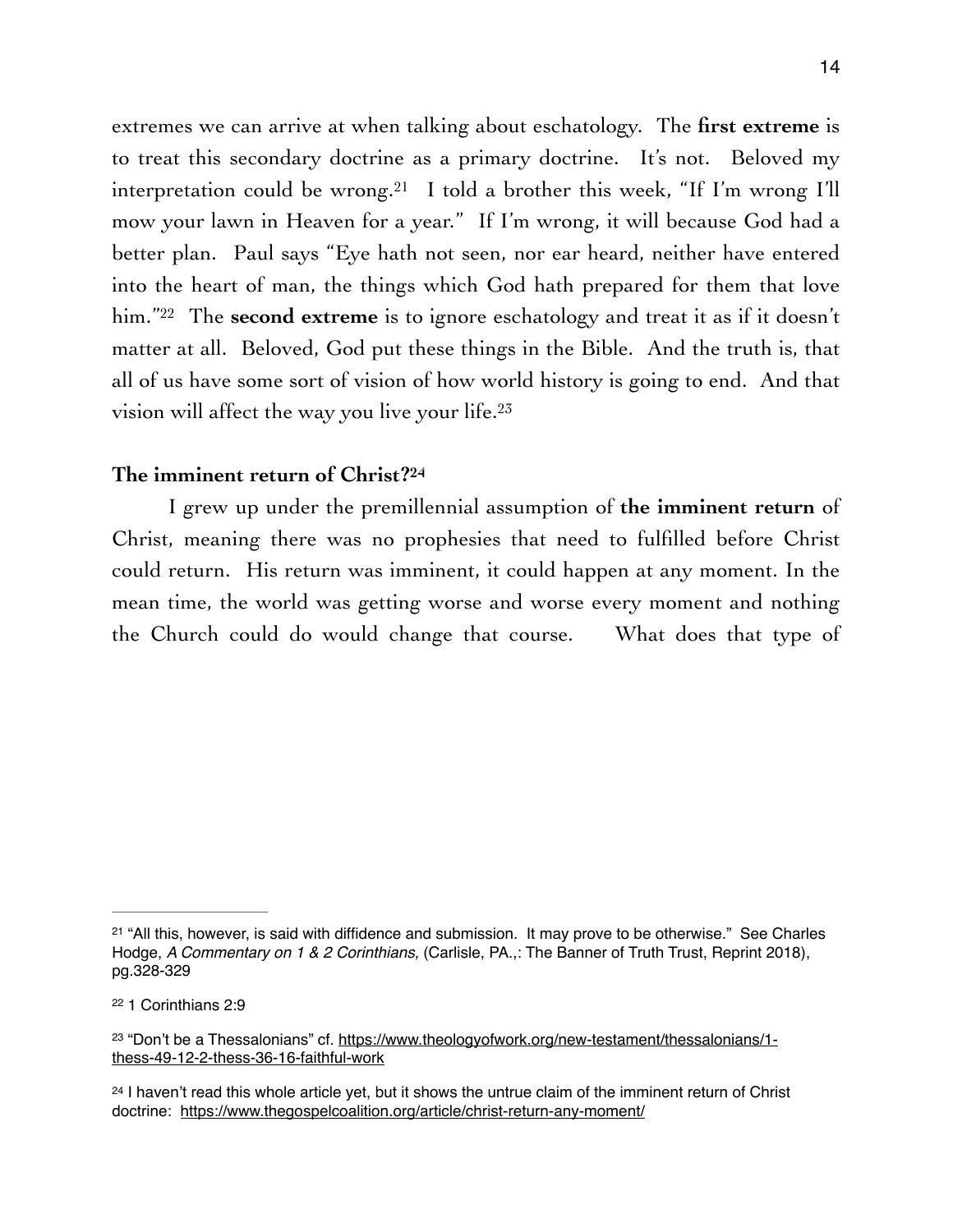<span id="page-14-7"></span><span id="page-14-5"></span>thinking produce?[25](#page-14-0) John Nelson Darby the founder of Dispensationalism[26](#page-14-1) said this: "Instead of permitting ourselves to hope for a continued progress of good, we must expect a progress of evil;…the hope of the earth being filled with the knowledge of the Lord before the exercise of His judgment…is delusive. Truly Christendom has become completely corrupted…can it be restored? No! Impossible.<sup>27["](#page-14-2)</sup> How did Darby apply this to Christian living? "The importance of this doctrine, is that it *totally forbids* all working for earthly objects distant in time.["](#page-14-3) $28$  Disengage from culture, they say, the only thing you should be concerned is warning others of the imminent return of Christ in hopes they would convert. Iain Murray the great Puritan historian chronicles how this doctrine infected the 19th century Church in England.

<span id="page-14-9"></span><span id="page-14-8"></span>"Political and social [labors], such as marked the lives of a number of prominent Christians in the Reformation and Puritan period, and…[in men like] William Wilberforce [the great abolitionist] was no longer regarded as legitimate evangelical activity.["29](#page-14-4)

Thus men like John Calvin were attacked because he wasted valuable time writing letters to secular authorities informing them of their duty to follow God's

<span id="page-14-6"></span>15

<span id="page-14-0"></span><sup>&</sup>lt;sup>[25](#page-14-5)</sup> "Our beliefs concerning the manner and time of the Second Coming of Christ will not change that event by one iota, but what we believe concerning those matters will very definitely affect our lives and conduct while we are waiting for that event." Loraine Boettner, *The Millenium,* (Philadelphia, PA.,: P & R Publishing Co., 1958), pg. 99-100

<span id="page-14-1"></span><sup>&</sup>lt;sup>[26](#page-14-6)</sup> Charles Spurgeon a contemporary of Darby said this in exposition of Psalm 86:9 "David was not a believer in the theory that the world will grow worse and worse, and that the dispensation will wind up with general darkness and idolatry. Earth's sun is to go down amid tenfold night if some of our prophetic brethren are to be believed. Not so do we expect, but we look for a day when the dwellers in all lands shall learn righteousness, shall trust in the Savior, shall worship thee alone, O God, 'and shall glorify thy name.' The modern notion has greatly damped the zeal of the church for missions, and the sooner it is show to be unscriptural the better for the cause of God. It neither consorts with prophecy, honors God, nor inspires the church with ardor. Far hence be it driven." Quoted in Iain Murray's *The Puritan Hope: Revival and the Interpretation of Prophecy,* (Carlisle, PA.,: The Banner of Truth Trust, 2009), pg. xiv

<span id="page-14-2"></span>[<sup>27</sup>](#page-14-7) *Ibid,* pg. 201

<span id="page-14-3"></span>[<sup>28</sup>](#page-14-8) *Ibid,* pg. 203

<span id="page-14-4"></span>[<sup>29</sup>](#page-14-9) *Ibid,* pg. 203-204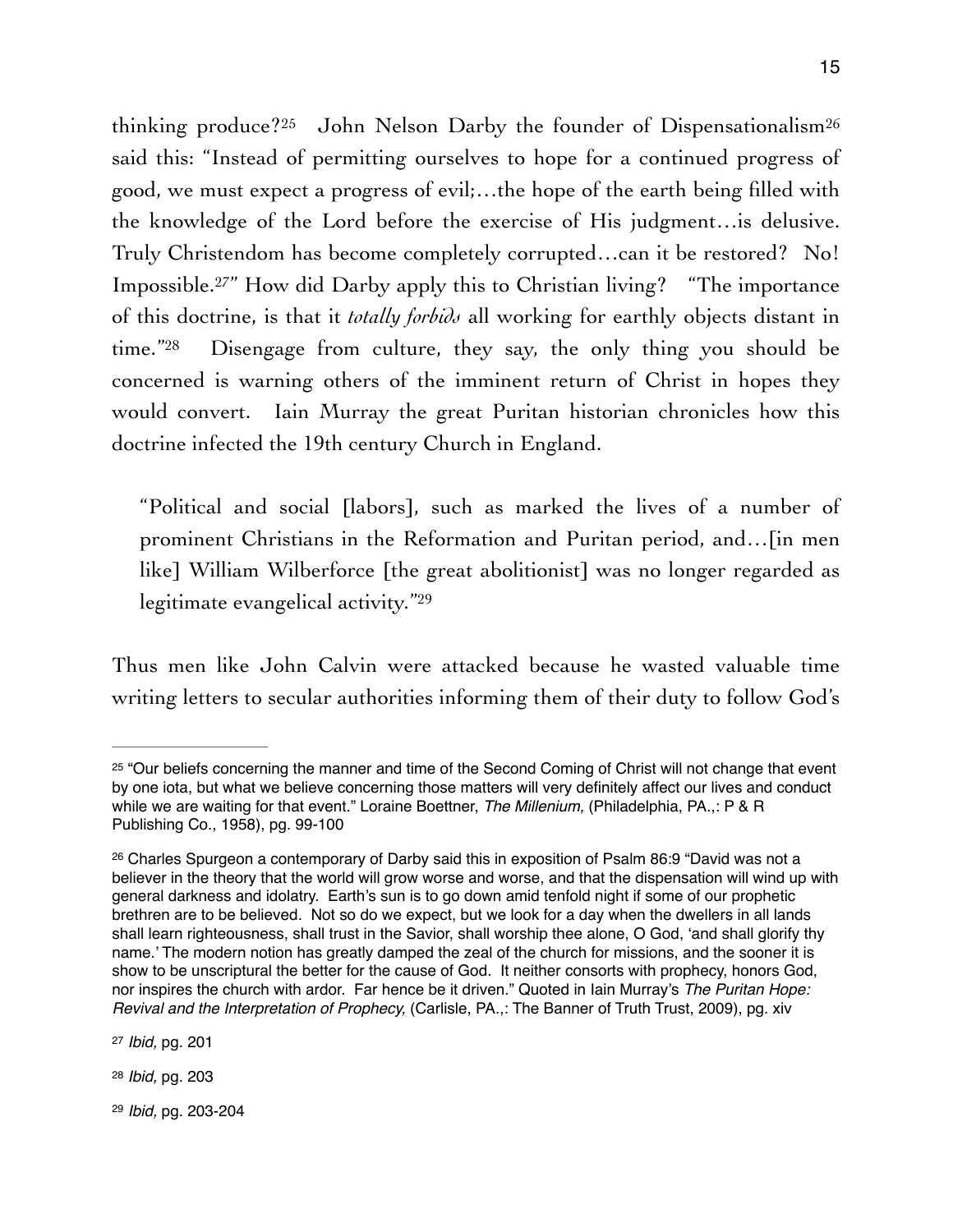<span id="page-15-6"></span><span id="page-15-5"></span>law in civil matters.<sup>[30](#page-15-0)</sup> Furthermore this pessimistic view of the future changed the landscape of foreign missions. Charles Hodge noted "Their theory effects their [missionary] work [such that] they seek exclusively, or chiefly, the conversion of individual souls. [Indeed] the true and efficient missionary method is, to aim directly…at soul winning, but at the same time [we must] plantChristian institutions."<sup>[31](#page-15-1)</sup> Bad eschatology affects child-rearing. I've heard stories of Christian couples who lived in the states during WW2. They decided not to have any children because the world looked so dark, and Jesus must be returning at any moment. They abandoned the clear command to be fruitful and multiple and have dominion, because of their errant view of eschatology. Bad eschatology affects higher education. Scores of Christian parents stopped sending their kids to university in the 70's and 80's because rapture fever had gripped the nation[.](#page-15-2)<sup>[32](#page-15-2)</sup> What happens to science and education and economics when Christians retreat from the world because of bad eschatology? Just look at the world today for that answer.<sup>[33](#page-15-3)</sup> Is it any wonder why the world is decaying around us? What did Jesus say that we are? Salt and light.<sup>[34](#page-15-4)</sup> Salt to preserve and prevent the culture from rotting. Light to lead others out of darkness. But if the Church retreats from the culture, corruption and darkness become the norm.

#### <span id="page-15-9"></span><span id="page-15-8"></span><span id="page-15-7"></span>**The contingent return of Christ**

May I suggest to you a better way? I would argue the Western Civilization has been shaped by this eschatology of dominion I have been

<span id="page-15-0"></span>[<sup>30</sup>](#page-15-5) *Ibid,* pg. 204

<span id="page-15-1"></span>[<sup>31</sup>](#page-15-6) *Ibid,* pg. 205

<span id="page-15-2"></span><sup>&</sup>lt;sup>[32](#page-15-7)</sup> "For instance, if a youth had a natural aptitude for mathematics, and he asked, ought he to give himself to the study, in hope that he might diffuse a serviceable knowledge or it, or possibly even enlarge the boundaries of science? My friend would have replied, that such a purpose was very proper, if entertained by a worldly man. Let the dead but their own dead; and let the world study the things of the world…But such studies cannot be eagerly followed by the Christian, except when he yield to unbelief." *Ibid,* pg. 203

<span id="page-15-4"></span><span id="page-15-3"></span>[<sup>33</sup>](#page-15-8) Here's the troubling thing: pessimism over Christianity's advancement in the world today has been the 'orthodox' view for the last 150 years, such that to be optimistic about the future of the world is to be viewed as a liberal.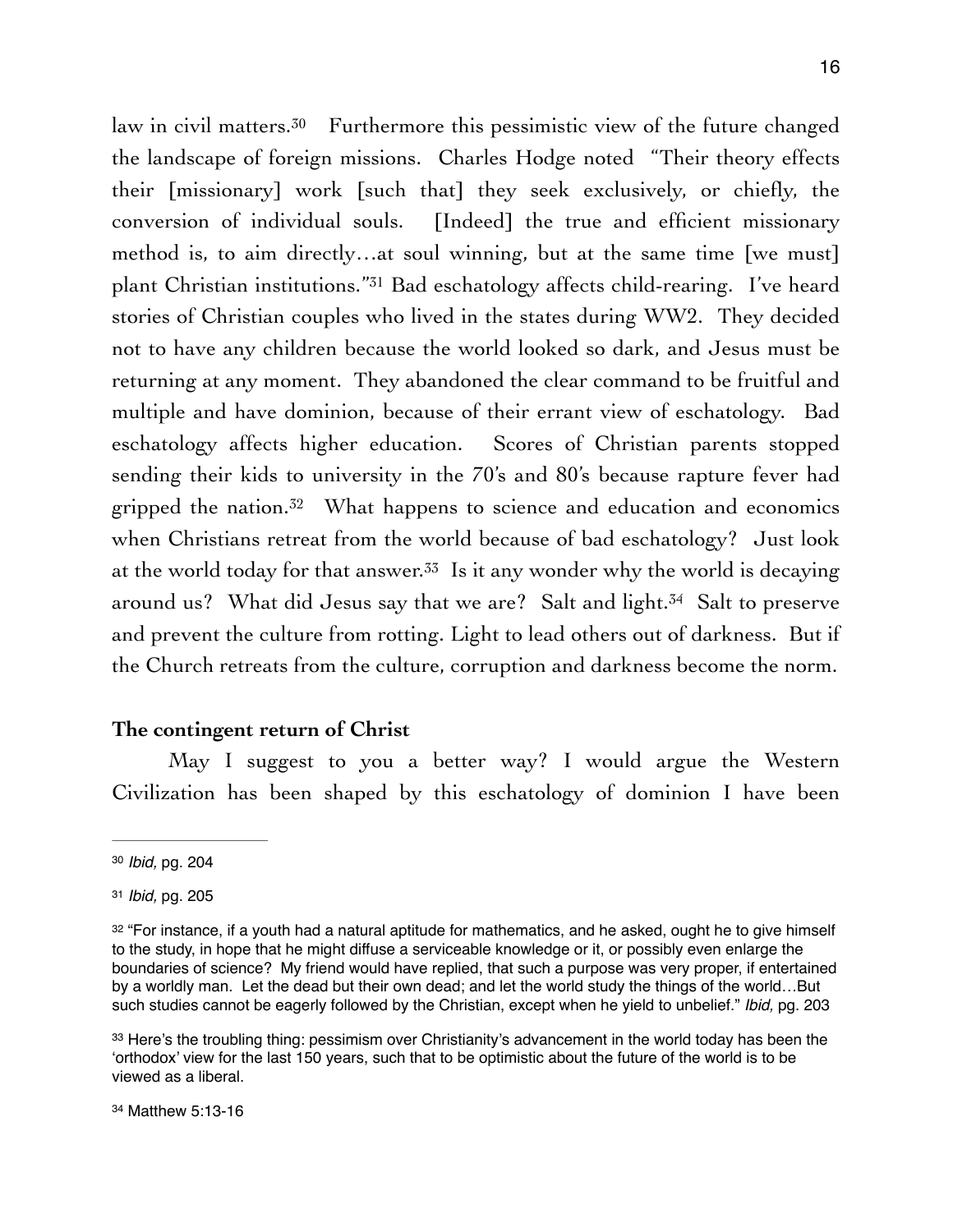<span id="page-16-2"></span>presenting.<sup>35</sup> I 100% affirm that Jesus Christ will return[.](#page-16-0) But He has promised to convert the world through His gospel before He does. Christopher Columbus believed this. Contrary to historical revisionism, that's why he set off to explore the new world. On author notes:

"Columbus crammed his journals with quotations from Isaiah and other Biblical writers, in which he detailed the numerous prophecies that the Great Commission to disciple all nations *would be successful.* He figured that if the Indies were to be converted, a sea route would be a much more efficient way to bring them the gospel; and he credited his discoveries not to the use of mathematics or maps but to the Holy Spirit, who was bringing to pass what Isaiah foretold.[36](#page-16-1)

<span id="page-16-3"></span>Beloved, do you see how your eschatology can have tremendous effects on how you live in the world? Yes it is a secondary doctrine, but it worms it's way into everything we do. If the Church expects great things from the Lord, we just will attempt great things for Him. That is one thing that distinguishes postmillennialism from the other views. It holds forth the belief that that Christ will succeed in the Great Commission. The nations will be made His disciples in this age, and then the end will come.

<span id="page-16-0"></span><sup>&</sup>lt;sup>[35](#page-16-2)</sup> "For example, think about the great cathedrals of Europe, and compare them to the church building of today. Those old cathedrals, magnificent works of art constructed over decades and sometimes generations, were built to last for centuries—and they have. But modern evangelical churches are usually built to last a generation at most. We don't expect to be around long enough to get much use out of them, and we certainly don't expect our great-grandchildren to worship in them. We don't even expect to have great-grandchildren. It is safe to say that the thought of descendants living five hundred years from now has never even entered the minds of most evangelicals today. Yet, for many Christians of previous generations, the idea of further generations benefiting from their labors was not strange in the slightest degree. They built for the ages." David Chilton, *Paradise Restored: A Biblical Theology of Dominion,* (Horn Lake, MS.,: Dominion Press, 2007), pg. 6

<span id="page-16-1"></span>[<sup>36</sup>](#page-16-3) "We must remember that America had been discovered numerous times, by other cultures; yet successful colonization and development took place only in the age of exploration begun by Columbus. Why? Because these explorers were bearers of the gospel, and their goal was to conquer the world for the kingdom of God. They came expecting that the New World would be Christianized." *Ibid,* pg. 6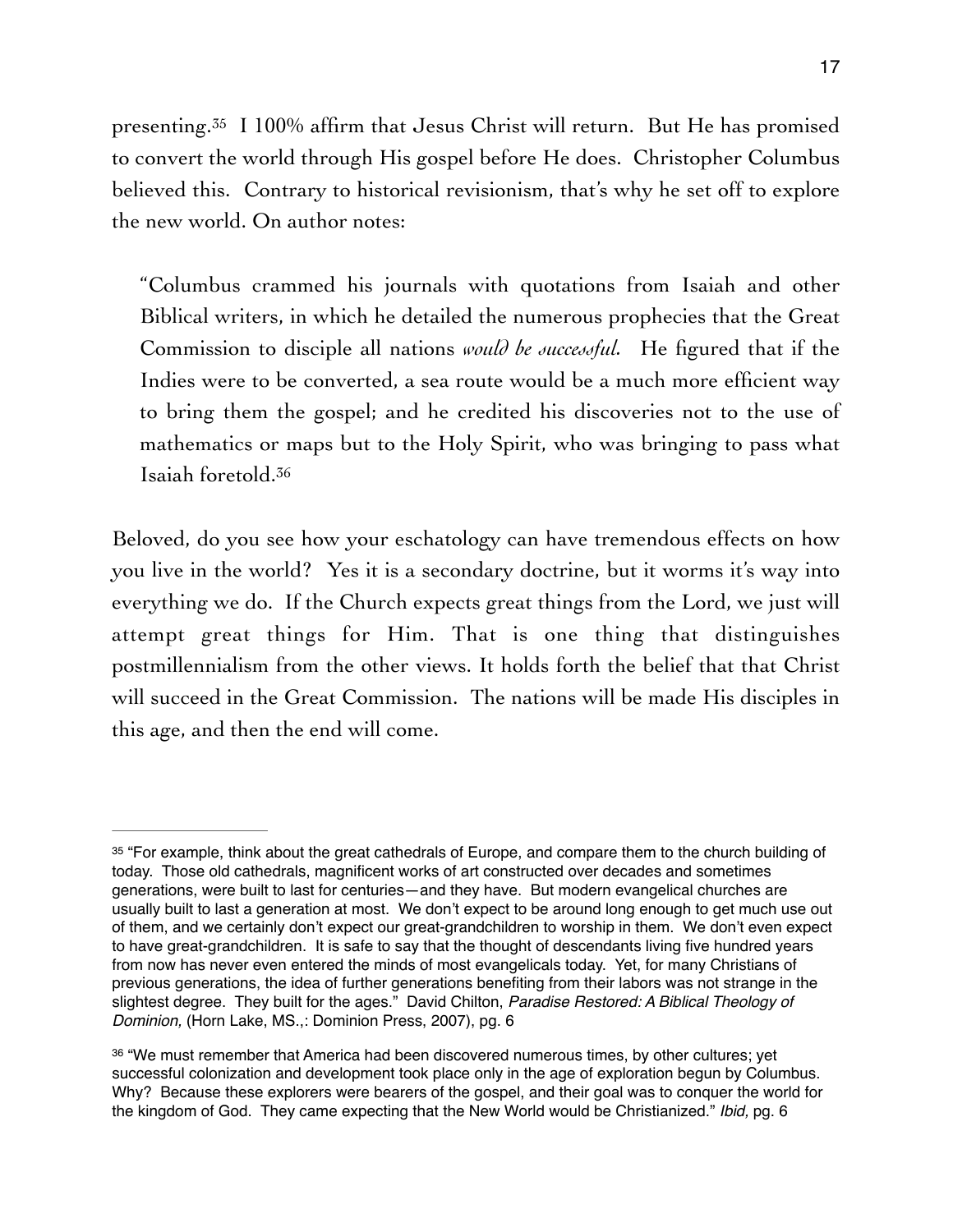## III. Our Delight

#### **Why did God create the world?**

<span id="page-17-2"></span>Loved ones, why did God create the world? Jonathan Edwards answers: "God created the world to provide a spouse and a kingdom for his Son."<sup>[37](#page-17-0)</sup> This world is Christ's world, it's not the devil's world. Yes there is still much darkness, and evil, and suffering left. But the prophets have seen a brighter day. The Mountain of the Lord is growing. His government of peace is increasing. One day all the nations will stream to this Mountain, and they will learn war no more. And the earth will be filled with the knowledge of Christ, as the waters cover the sea. "All other kingdoms fall, but his kingdom is the [final kingdom], and never gives place to any other (**Daniel 2:44**)."[38](#page-17-1)

#### <span id="page-17-3"></span>**Christ suffered to achieve victory**

Beloved, consider what Christ has done in order achieve this victory. The Son of God became man! Creator became creature. Almighty Jehovah united Himself with the body and soul of a human being. He made Himself subject to the law. He undertook all the miseries of this life, the wrath of God and the cursed death on the cross. And on the third day He rose again from the dead. And He ascended into Heaven and right now He is sitting at the right hand of God ruling, reigning, interceding, overturning empires, shaking the nations, pouring out His Spirit, accomplishing His good pleasure in the earth. Loved ones, Christ will not fail in history. Nor will He fail in your life. He has loved *you* with an everlasting love. He has held nothing back from *you*. He poured out His life blood for *you*. He earned all righteousness for *you*. He made *you* His very own possession. If you have taken ahold of Him by faith, then you already have the victory that has overcome the world. And now you are on the winning side. Don't believe the modern myth that says the Church is doomed to failure, that she will not win until after Jesus returns. Christ will hand the kingdom to

<span id="page-17-1"></span><span id="page-17-0"></span>[<sup>37</sup>](#page-17-2) Edwards, pg. 616